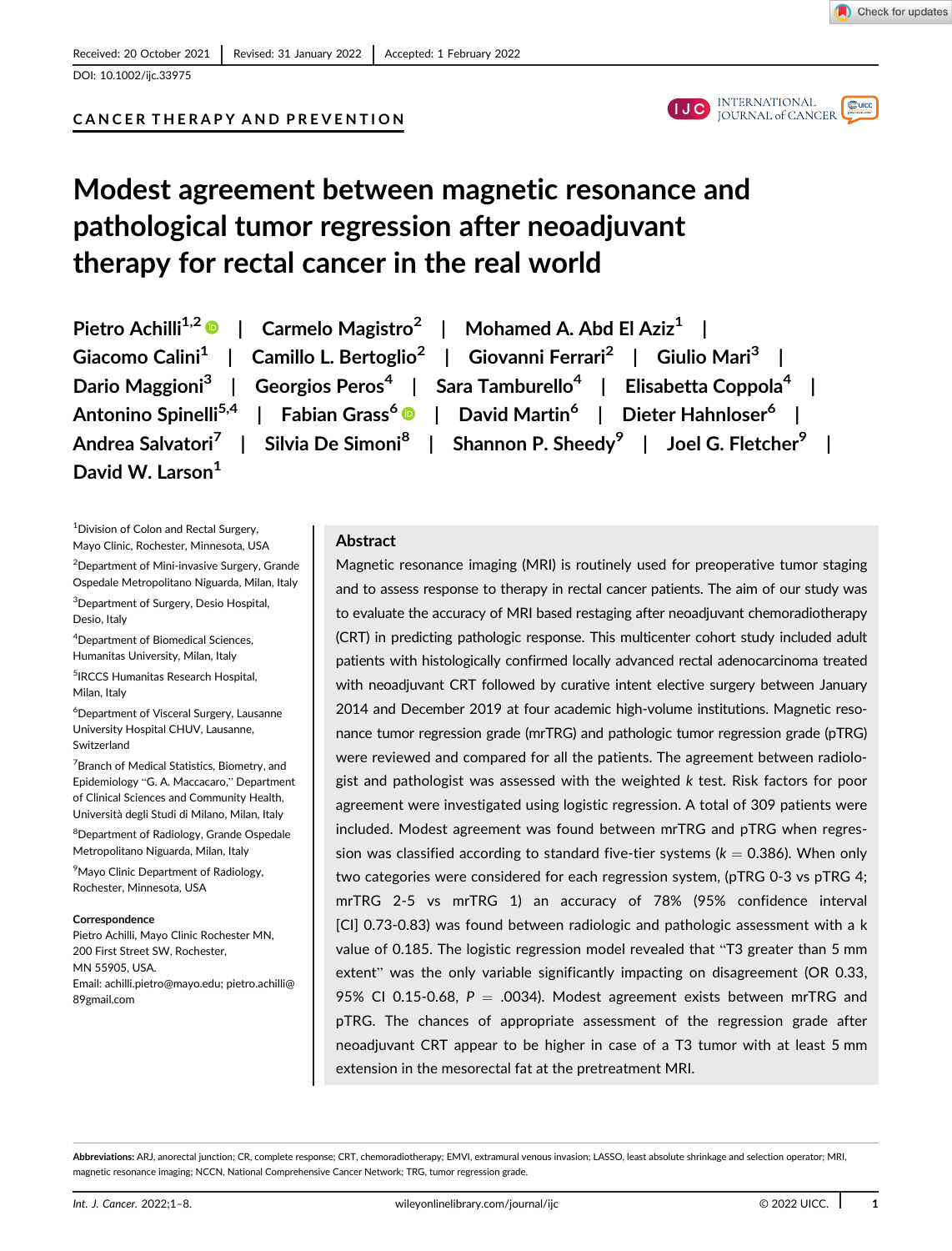#### KEYWORDS

agreement analysis, magnetic resonance, neoadjuvant therapy, rectal cancer, tumor regression grade

#### What's new?

The watch-and-wait approach is a promising organ-preserving strategy for rectal cancer patients with complete or near-complete response to neoadjuvant chemotherapy. The early clinical success of this approach warrants reassessment of the current magnetic resonance imaging (MRI)-based tumor regression grade (mrTRG) scoring system for detecting pathological response. Here, the authors analyzed agreement between the mrTRG system and the classical pathological tumor regression grade (pTRG) system. Analyses reveal modest agreement between the two when regression is classified according to standard five-tier systems. The findings indicate that mrTRG is not a reliable surrogate marker of complete pathologic response in locally advanced rectal cancer.

## 1 | INTRODUCTION

Neoadjuvant chemoradiotherapy (CRT) followed by radical surgical resection represents the standard of care for locally advanced rectal  $cancer<sup>1</sup>$  Organ-preserving treatments such as the watch-and-wait strategy are increasingly considered as an alternative to surgery in patients showing a complete clinical response (cCR) or near-complete response (nCR) to  $CRT<sup>2</sup>$  The most extensive study of 880 patients published by the International Watch and Wait Data registry reported a 5-year overall survival of 85% and 5-year disease-specific survival of 95%.<sup>3</sup> The encouraging oncological results of the watch and wait approach<sup>2-4</sup> increase the need for an accurate clinical response evaluation tool to reliably identify those patients with cCR or nCR.<sup>5</sup>

Magnetic resonance imaging (MRI) is routinely used for preoperative tumor staging and to assess response to therapy in rectal cancer patients.<sup>6</sup> The size of the tumor and qualitative change in signal intensity are the main criteria used for response evaluation through an imaging-based tumor regression scoring system (mrTRG)<sup>6</sup> developed based on the principles of the pathological tumor regression grading  $(pTRG)<sup>7</sup>$  Nevertheless, few studies have analyzed the accuracy of mrTRG scoring in predicting response to neoadjuvant therapy.<sup>8,9</sup> Hence, there is a need to investigate the agreement between radiologic and pathological tumor regression to assess the safety of pursuing a watch and wait strategy in a real-world practice setting.

The aim of our study was to evaluate the accuracy of MRI based restaging after neoadjuvant CRT in predicting pathologic response in four high-volume institutions with longstanding experience in rectal cancer treatment.

## 2 | METHODS

#### 2.1 | Patients

This observational study included adult (age > 18 years old) patients with histologically confirmed locally advanced rectal adenocarcinoma

(clinical T3-T4N0M0 or T[any]N  $+$  M0) treated with neoadjuvant CRT followed by curative intent elective surgery between January 2014 and December 2019 at four academic high-volume institutions: the Division of Colon and Rectal Surgery, Mayo Clinic, Rochester, MN; the Department of Visceral Surgery, Centre Hospitalier Universitaire Vaudois (CHUV), Lausanne, Switzerland; the Division of Minimally-Invasive Surgery, ASST Grande Ospedale Metropolitano Niguarda, Milan, Italy and the Division of Colon and Rectal Surgery, IRCCS Humanitas Research Hospital, Rozzano, Milan. Exclusion criteria comprised stage IV disease, inflammatory bowel disease-related cancer, urgent surgery, short-course radiotherapy and lack of MRI synoptic report data. Patients with high rectal tumors who were not treated with neoadjuvant radiotherapy were not included in the present study.

All included patients had a pelvic MRI at baseline and a second pelvic MRI after neoadjuvant CRT. Interpretation and reporting of MRI for baseline staging was performed through a structured report adopted by each center involved in the present study.<sup>10,11</sup> All MRI reports were presented according to international standards and validated by board-certified specialized lower gastrointestinal radiologists. Threatened radiological margins were defined as the shortest distance of ≤1 mm between the mesorectal fascia and the tumor margin. For T3 tumors, the presence of extramural extension equal to or beyond 5 mm was recorded. Extramural venous invasion (EMVI) was defined as presence of tumor cells in the vasculature beyond the muscularis propria. Tumor height was defined on MRI as the shortest distance in a straight line from the lower edge of the tumor to the top of the anorectal junction, and divided into less than 1 cm, 1 to 5 cm and greater than 5 cm. Time intervals between the end of neoadjuvant CRT and the second MRI and between the second MRI and the date of surgery were reported.

According to the National Comprehensive Cancer Network (NCCN) guidelines, neoadjuvant treatment was administered at each center with different long-course CRT regimens. $1$  To simplify both data collection and analysis, all the regimens were classified into two different categories: standard CRT (capecitabine/long-course RT or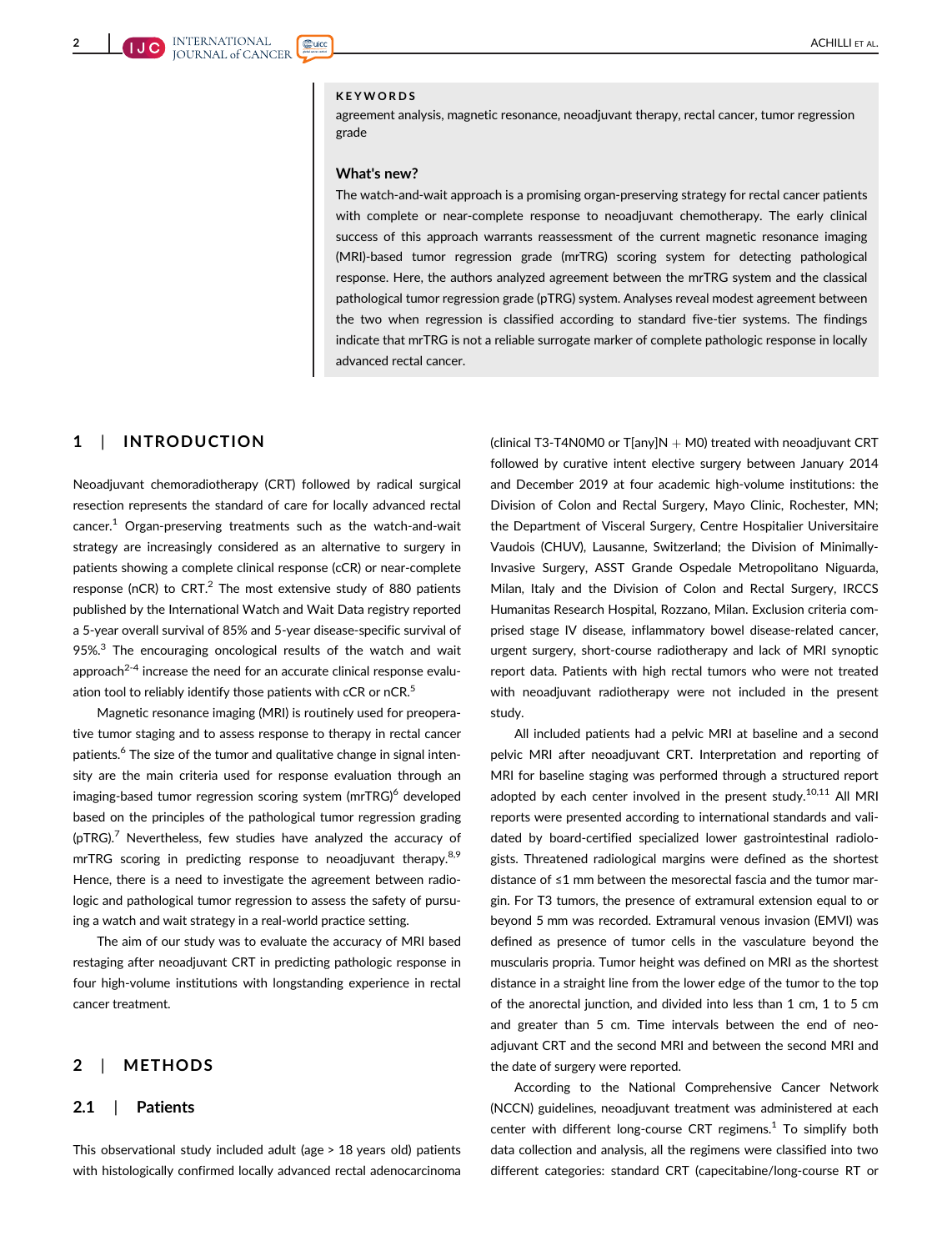Data were collected separately in each center, and all the relevant information was collectively stored in a dedicated anonymized database (REDCAP platform) to facilitate data management and analysis.<sup>12</sup>

## 2.2 | Tumor regression grade (mrTRG and pTRG)

The assessment of response to neoadjuvant CRT was reported according to the five tiers classification of the mrTRG. Initially developed by the MERCURY study group, the mrTRG score derived from pTRG was defined by the proportion of presumed residual tumor and fibrotic change on T2-weighted images<sup>6</sup> (Table 1). On postneoadjuvant CRT T2-weighted imaging, the fibrotic portion shows dark signal intensity, while the amount of residual tumor demonstrating intermediate signal intensity, similar to that of the initial tumor. Diffusion-weighted imaging (DWI) and tumor volumetry were included in the rectal MRI protocols.<sup>13</sup> DWI analyses how water molecules are free to move in a certain tissue. In highly cellular tissues, such as tumor tissue, the diffusion capacity of water is restricted and the signal is retained. Conversely, free diffusion can be seen in hypocellular tissues, such as fibrotic scar. Therefore, the addition DWI to standard T2-weighted improves the ability MRI to differentiate between patients with a complete tumor response and those with residual tumor.<sup>14</sup>

As already reported in the literature, treatment response in the primary tumor and the lymph nodes may show discrepancies.<sup>15</sup> In case of remnant suspicious lymph nodes after CRT at the restaging MRI, even in case of complete or near complete response of the primary tumor (cT0N+), patients were considered to be moderate

responders (mrTRG3). In general, any lymph node with an irregular border, mixed signal intensity and/or size >8 mm in the short axis was reported as suspicious.16

Rectal specimens were routinely sampled and analyzed by boardcertified pathologists and Dworak regression scale was used to estimate the response to neoadjuvant chemotherapy<sup>7</sup> (Table 1). All the histological specimens were analyzed with similar methods across the four institutions. Tumor or fibrotic area was identified and described macroscopically. Five to ten blocks were obtained from formalin fixed areas of macroscopic residual tumor or fibrotic tissue (in case of no macroscopic residual tumor). Five micrometer thick slides from each block were examined. If no tumor was found on the first slide, three levels were cut on all blocks from the tumor site (or fibrotic area) following a step section technique. Histological typing and grading were performed according to the WHO classification of tumors $17$  and staging to the UICC 7th edition.<sup>18</sup>

## 2.3 | Study objectives

The study's primary aim was to evaluate the accuracy of the radiologic presurgery assessment by comparing the mrTRG to the pTRG score (defined as gold standard), to detect pathological response after neoadjuvant CRT. The secondary aim was to define factors (patientrelated or tumor-related) that can impact the ability of the mrTRG score to predict pathologic response.

## 2.4 | Statistical analysis

The calculated sample size required for our study, considering 90% power and a 5% two-sided level of statistical significance, was

| Magnetic resonance tumor regression grade |                                                                                                                                        | Pathological tumor regression grade |                                                                                                                       |  |
|-------------------------------------------|----------------------------------------------------------------------------------------------------------------------------------------|-------------------------------------|-----------------------------------------------------------------------------------------------------------------------|--|
| mrTRG 5 (no response)                     | No regression (intermediate<br>signal intensity, same<br>appearances as original tumor)                                                | pTRG 0 (no response)                | No regression                                                                                                         |  |
| mrTRG 4 (slight response)                 | Slight regression (little areas of<br>low signal intensity fibrosis or<br>mucin but mostly tumor)                                      | pTRG 1 (minimal response)           | Dominant tumor mass with<br>obvious fibrosis and/or<br>vasculopathy                                                   |  |
| mrTRG 3 (moderate response)               | Moderate regression (low signal<br>intensity fibrosis predominates<br>but there are obvious areas of<br>intermediate signal intensity) | pTRG 2 (partial response)           | Dominantly fibrotic changes<br>with few tumor cells or<br>groups (easy to find)                                       |  |
| mrTRG 2 (near complete response)          | Good regression (predominant<br>low signal intensity fibrosis<br>with no obvious residual<br>tumor signal)                             | pTRG 3 (near complete<br>response)  | Very few (difficult to find<br>microscopically) tumor cells<br>in fibrotic tissue with or<br>without mucous substance |  |
| mrTRG 1 (complete response)               | Complete regression (absence of<br>tumor signal and barely visible<br>treatment related scar)                                          | pTRG 4 (complete response)          | No tumor cells, only fibrotic<br>mass (total regression or<br>response)                                               |  |

TABLE 1 Magnetic resonance and pathological tumor regression grade

Abbreviations: mr, magnetic resonance; p, pathologic; TRG, tumor regression grade.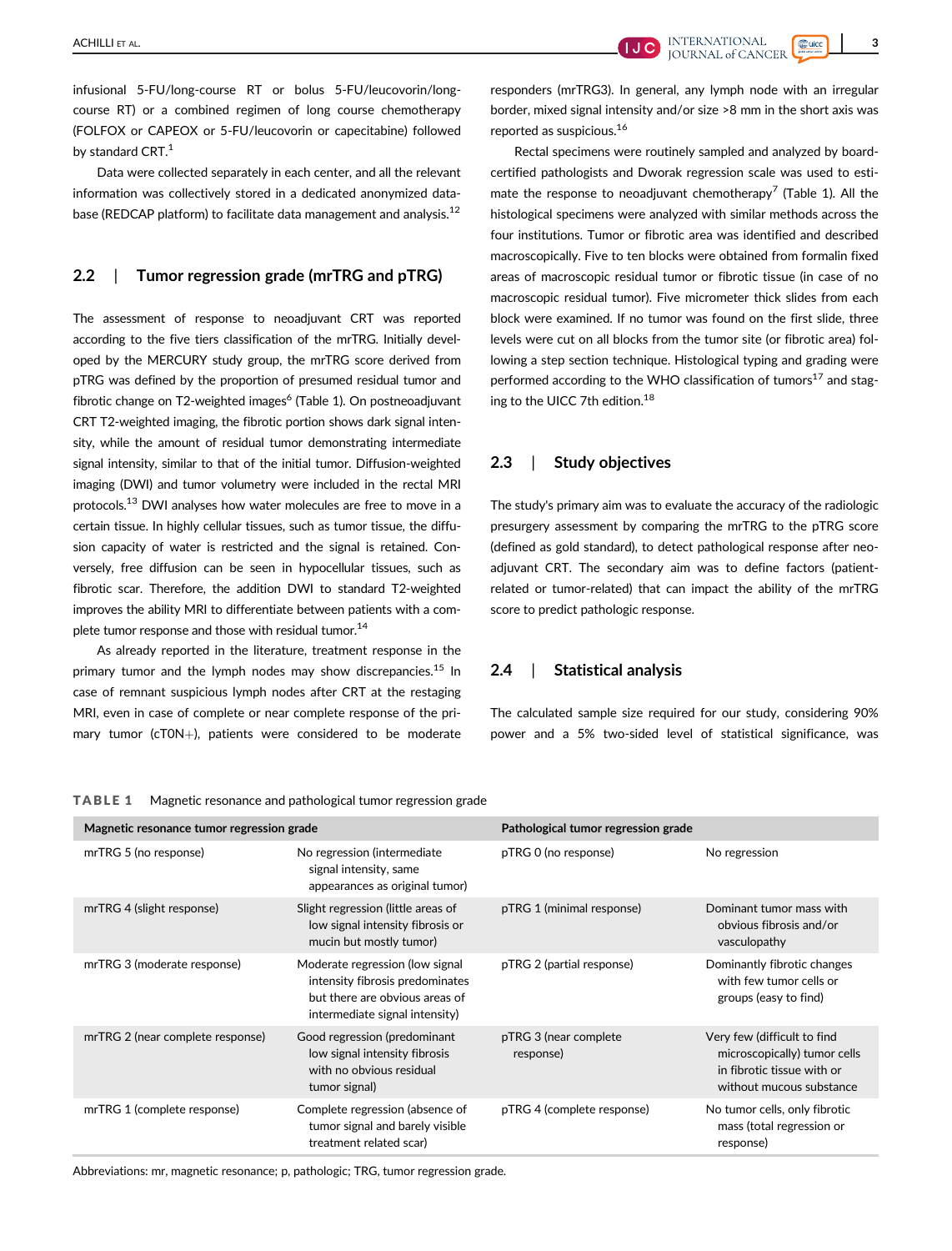292 patients. This value was calculated for a weighted Cohen's k with  $k_0 = 0.7$  and  $k_1 = 0.8$ . In order to correctly estimate the sample size, a preliminary analysis of 88 cases was conducted. Sample size calculation was performed with R (package "irr"). Continuous variables are shown as mean  $\pm$  SD and medians with range, while categorical variables as frequency (percentage). Interrater reliability between mrTRG and  $pTRG$  was assessed using the weighted  $k$  test. This analysis was conducted both with a five-tier regression scale and a two-tier regression scale (ie, pTRG 0-3 vs pTRG 4; mrTRG 2-5 vs mrTRG 1 and pTRG 0-3 vs pTRG 4; mrTRG 3-5 vs mrTRG 1-2). Cohen's kappa statistic, k, is a measure of agreement between categorical variables X and Y. For example, Kappa statistic can be used to assess the agreement between alternative methods of categorical assessment when new techniques are under study. Kappa statistic can also be used to compare the ability of different raters to classify subjects into one of several groups, as it was used in our study.<sup>19</sup> Perfect agreement is evident when Cohen's kappa equals 1; a value of Cohen's kappa equal to zero suggests that the agreement is no better than that which would be obtained by chance alone. Although there is no formal scale, the level of agreement is considered moderate when  $k$  is greater than 0.4.<sup>20</sup>

Sensitivity, specificity, positive predictive value (PPV) and negative predictive value (NPV) were calculated using a dichotomous classification to assess the ability of MRI to identify complete pathological responders (ie, pTRG 0-3 vs pTRG 4; mrTRG 2-5 vs mrTRG 1 and pTRG 0-3 vs pTRG 4; mrTRG 3-5 vs mrTRG 1-2). Predictive factors associated with a worse agreement between radiological and pathological response to CRT using a two-tier regression scale ((ie, pTRG 0-3 vs pTRG 4; mrTRG 3-5 vs mrTRG 1 and 2) were investigated through multivariate logistic regression analysis. Factors related to poor agreement between mTRG and pTRG for the multivariate regression model were determined using the least absolute shrinkage and selection operator (LASSO) with bootstrapping technique. A P-value <.05 was considered to be statistically significant. All tests were two-sided. Statistical analysis was performed using R (version 4.1.0).

#### 3 | RESULTS

A total of 309 patients represented the study population. One hundred and eight patients (34.9%) had a complete or near complete radiologic response (mrTRG 1 or 2), 143 patients (46.4%) had a moderate response (mrTRG 3) while in 58 patients (18.7%) a poor regression (mrTRG 4 or 5) was observed. Additional patient and tumor characteristics are summarized in Table 2. The median time from the end of CRT to the preoperative MRI scan was 48 days (IQR: 35-64). The median time from the preoperative MRI scan to surgery was 29.5 days (IQR: 18-44).

Abdominoperineal resection was performed in 56 patients (18.1%), while 253 subjects were submitted to low anterior resection and anastomosis. Pathologic regression analysis on resected specimens revealed 112 patients (36.2%) with complete or good regression (pTRG 4 or 3),

139 patients (45%) with partial regression, while 58 patients (18.8%) showed poor or no response to treatment (Table 3).

## 3.1 | Interrater agreement analysis (five-tier regression scale)

The agreement plot with the five-tier regression scale is displayed in Figure 1. In 127 out of 309 cases (41.1%) radiologic and pathological quantitated tumor regression using specular regression categories and weighted k analysis showed a k value of 0.386. Percentage of underestimation and overestimation of the pathological regression by the MRI for each grade (pTRG 4-0) are displayed in Figure 2. Among 57 patients who were found to be complete responders to neoadjuvant treatment at pathological report (pTRG 4), 24 (42.1%) were considered to have less pronounced regression according to MRI (mrTRG 3-4).

#### TABLE 2 Patients and tumor characteristics

| Variable                                      | <b>Total</b><br>$n = 309 (%)$ |
|-----------------------------------------------|-------------------------------|
| Age (years), mean (±SD)                       | $66.1 (\pm 13.7)$             |
| Gender (male)                                 | 182 (58.9%)                   |
| Body mass index ( $kg/m2$ ), mean ( $\pm$ SD) | $27.9 (\pm 3.1)$              |
| <b>BMI &gt;30</b>                             | 61 (19.7%)                    |
| Height from ARJ in cm                         |                               |
| < 1 cm                                        | 77 (24.9%)                    |
| $\geq 1$ cm                                   | 232 (75.1%)                   |
| <b>Clinical T-stage</b>                       |                               |
| $cT1-2$                                       | 48 (15.5%)                    |
| cT3                                           | 237 (76.7%)                   |
| cT4                                           | 24 (7.8%)                     |
| <b>Clinical N-stage</b>                       |                               |
| N <sub>0</sub>                                | 54 (17.4%)                    |
| $N+$                                          | 255 (82.6%)                   |
| Clinical extramesorectal lymph nodes          | 71 (22.9%)                    |
| Threatened/involved mesorectal fascia         | 121 (39.1%)                   |
| Anterior location                             | 159 (51.4%)                   |
| EMVI positive on baseline MRI                 | 31 (10.3%)                    |
| T <sub>3</sub> greater than 5 mm extent       | 128 (41.4%)                   |
| Longitudinal extent >40 mm                    | 152 (49.3%)                   |
| mrTRG                                         |                               |
| $\mathbf{1}$                                  | 40 (12.9%)                    |
| 2                                             | 68 (22.0%)                    |
| 3                                             | 143 (46.3%)                   |
| 4                                             | 44 (14.2%)                    |
| 5                                             | 14 (4.5%)                     |

Abbreviations: ARJ, anorectal junction; EMVI, extramural venous invasion; mr, magnetic resonance; MRI, magnetic resonance imaging; TRG, tumor regression grade.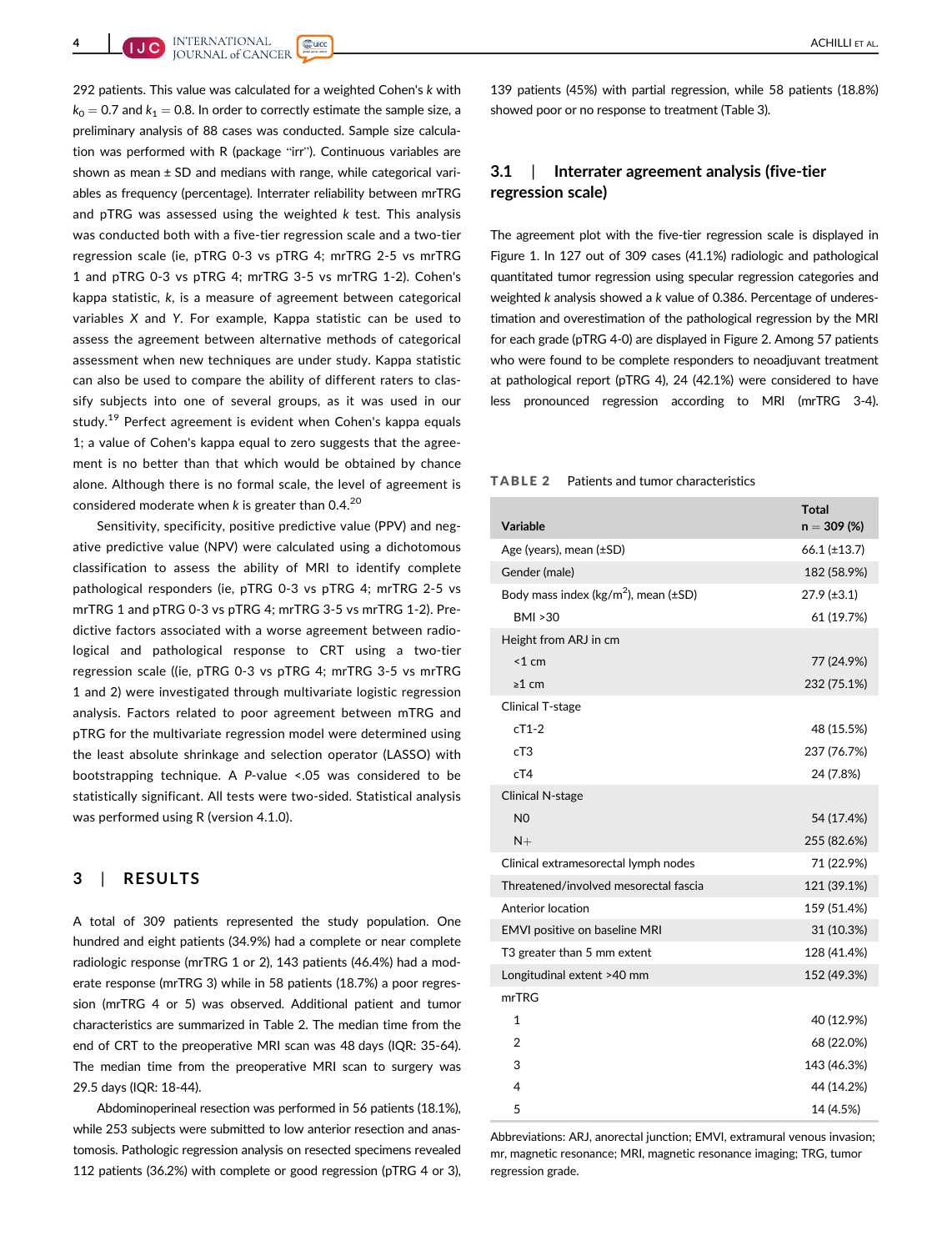ACHILLI ET AL. **SANTERNATIONAL** STRAIGHT AND THE SANTE REPORT OF THE SANTE REPORT OF THE SANTE REPORT OF THE SANTE REPORT OF THE SANTE REPORT OF THE SANTE REPORT OF THE SANTE REPORT OF THE SANTE REPORT OF THE SANTE REPORT

# 3.2 | Interrater agreement analysis (two-tier regression scale)

TABLE 3 Operative details and pathological outcomes

Table 4 summarizes the accuracy of mrTRG 1 and mrTRG 1 to 2 for the diagnosis of pathologic CR (pTRG 4) within the entire cohort. When only two categories were considered for each regression

| Variable        | <b>Total</b><br>$n = 309 (%)$ |
|-----------------|-------------------------------|
| Procedure       |                               |
| <b>APR</b>      | 56 (18.1%)                    |
| LAR             | 253 (81.9%)                   |
| pTRG            |                               |
| $\mathbf 0$     | 12 (3.9%)                     |
| $\mathbf{1}$    | 46 (14.9%)                    |
| $\overline{2}$  | 139 (45%)                     |
| 3               | 55 (17.8%)                    |
| $\overline{4}$  | 57 (18.4%)                    |
| Tumor stage (p) |                               |
| pT0-1           | 85 (27.5%)                    |
| pT <sub>2</sub> | 83 (26.9%)                    |
| pT3             | 130 (42.1%)                   |
| pT4             | 11 (3.5%)                     |
| N-stage         |                               |
| N <sub>0</sub>  | 197 (63.7%)                   |
| N1              | 87 (28.2%)                    |
| $N2-3$          | 25 (8.1%)                     |

Abbreviations: APR, abdominoperineal resection; LAR, low anterior resection; p, pathologic; TRG, tumor regression grade.



When considering both mrTRG 1 and 2 for the diagnosis of pTRG 4 the weight k analysis showed a k value of 0.209 (95% CI 0.10-0.31), while the accuracy, sensitivity and specificity were 0.67 (95% CI 0.62-0.73), 0.57 (95% CI 0.44-0.70) and 0.70 (95% CI 0.64-0.75), respectively.



FIGURE 1 Agreement chart: mrTRG and pTRG (five-tier regression scale). Percent of agreement  $= 41.1\%$ ;  $k = 0.386$ ; 95%  $CI = 0.28$  to 0.49. In case of perfect agreement, the rectangles determined by the marginal totals are all perfect squares and the shaded squares determined by the diagonal cell entries are exactly equal to the rectangles. Lesser agreement is visualized by comparing the area of the blackened squares to the area of the rectangles, while observer bias is visualized by examining how rectangles deviate from the  $45^\circ$  diagonal line



FIGURE 2 Accuracy of mrTRG for the assessment of histopathologic regression (five-tier regression scale)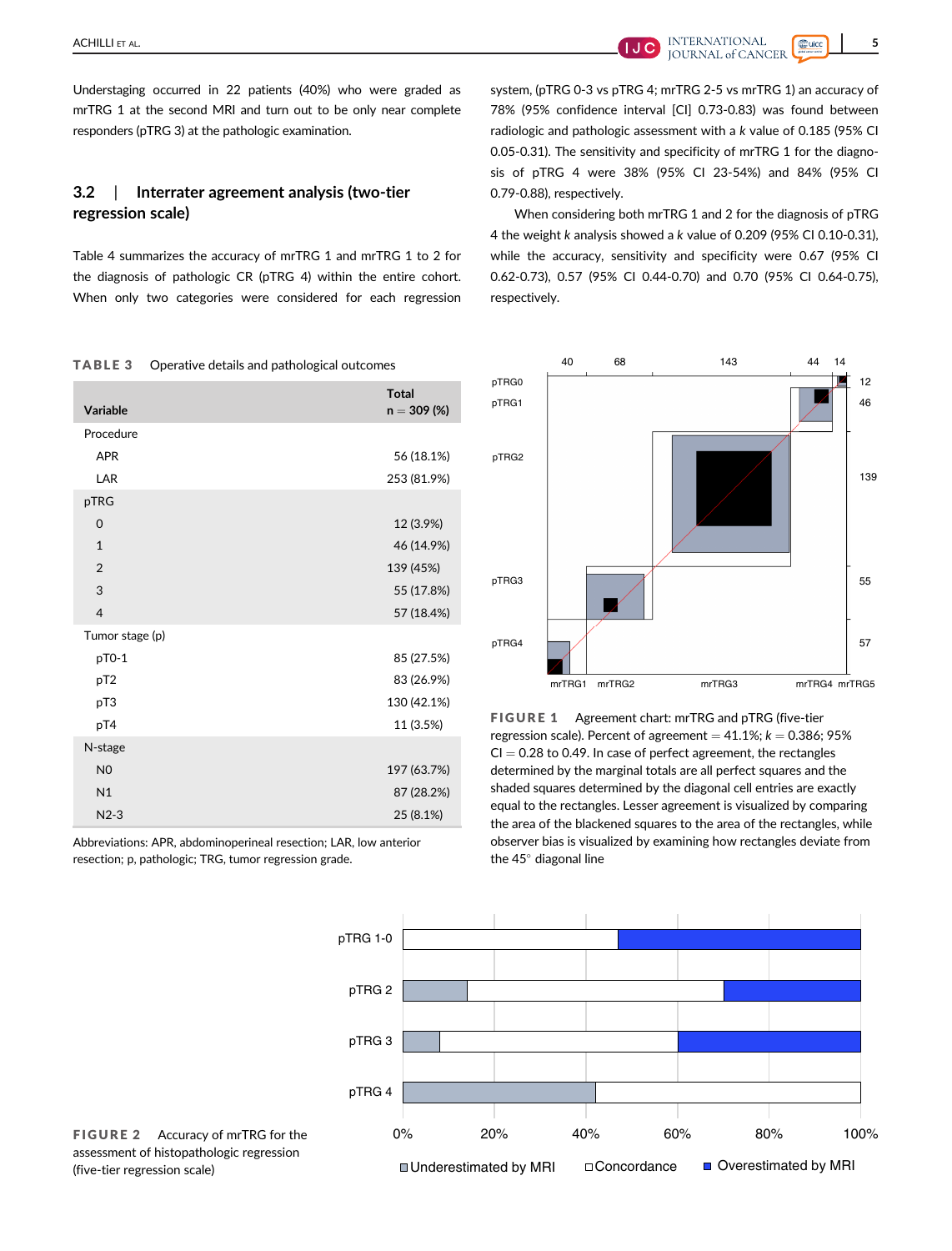A series of variables, both patient-and tumor-related, were identified within the dataset in order to investigate which factors could impact the ability of the mrTRG 1 to 2 to predict pathologic CR ("Clinical T2," "Clinical T3," "preoperative MRI scan to surgery," "end of CRT to surgery," "Clinical extramesorectal lymph nodes," "anterior location," "threatened/involved mesorectal fascia," "Clinical N+," "standard CRT," "LCCT  $+$  standard CRT," "height from ARJ <1 cm," "end of CRT to preoperative MRI," "EMVI positive on baseline MR" and "T3 greater than 5 mm extent"). A Lasso regression analysis was then performed in order to enhance the resulting statistical model, retaining eight variables with non-null coefficients ("pre-operative MRI scan to surgery (days)," "anterior location," "threatened/involved mesorectal fascia," "Clinical N+," "height from ARJ < 1 cm," "end of CRT to preoperative MRI (days)," "EMVI positive on baseline MR" and "T3 greater than 5 mm extent"). The logistic regression model on those variables is shown in Table 5, with the only variable significantly impacting on disagreement being "T3 greater than 5 mm extent" (OR 0.31, 95% CI 0.14-0.65,  $P = .0024$ ).

TABLE 4 Diagnostic accuracy of mrTRG 1 and mrTRG1-2 for the diagnosis of pathological complete response (pTRG4)

|                                       | Accuracy of<br>mrTRG 1 | Accuracy of<br>$mrTRG$ 1-2 |
|---------------------------------------|------------------------|----------------------------|
| Number of patients                    | 309                    | 309                        |
| True positive                         | 15                     | 33                         |
| False positive                        | 42                     | 75                         |
| False negative                        | 25                     | 24                         |
| True negative                         | 227                    | 177                        |
| Diagnostic accuracy                   | $0.78(0.73-0.83)$      | $0.67(0.62 - 0.73)$        |
| Sensitivity (95% CI)                  | $0.38(0.23 - 0.54)$    | $0.57(0.44 - 0.70)$        |
| Specificity (95% CI)                  | $0.84(0.79 - 0.88)$    | $0.70(0.64 - 0.75)$        |
| Positive predictive<br>value (95% CI) | $0.26(0.15-0.39)$      | $0.30(0.22 - 0.40)$        |
| Negative predictive<br>value (95% CI) | $0.90(0.86 - 0.93)$    | $0.88(0.82 - 0.92)$        |

Abbreviations: mr, magnetic resonance; p, pathologic; TRG, tumor regression grade.

## 4 | DISCUSSION

Radiological presurgery assessment, using the mrTRG score, for detecting pathological CR after neoadjuvant CRT in a real-world scenario involving four high-volume institutions with longstanding experience in rectal cancer treatment is reported in this series. The agreement between an MRI-based tumor regression grading system and the classical pTRG system proposed by Dworak was analyzed. The results suggest only modest agreement between radiologic and pathologic assessment. Moreover, a T3 extent of greater than 5 mm extent was the only factor impacting on interrater reliability between mrTRG and pTRG in our study.

Monitoring treatment efficacy has a pivotal role in the management of cancer patients. Assessing the effects of treatment is not only essential to define treatment duration, but it also has the potential to provide valuable prognostic information and guide subsequent therapeutic and follow-up strategies. When it comes to rectal cancer, predicting the response to neoadjuvant treatment becomes crucial when choosing an organ-preserving strategy. Indeed, nonoperative management strategies are increasingly considered as an alternative to surgery in patients showing complete response to  $CRT<sup>2</sup>$  Thus, there is a need for a reliable noninvasive imaging tool to identify those patients who are more likely to achieve a complete response to treatment and, therefore, may be spared from surgery. $21$  In this scenario, mTRG has recently emerged as a dynamic, noninvasive surrogate method for assessing tumor regression after neoadjuvant treatment prior to surgical resection.<sup>22</sup> The evidence, however, is conflicting. While many studies have shown its ability to predict pathological findings on surgical specimens as well as long-term prognosis,  $23,8$  some others described rather poor overall accuracy. In a recent metaanalysis published by Memon et al, the MRI treatment response was significantly predictive of mesorectal fascia involvement but showed poor accuracy for T stage prediction  $(52%)^{24}$  In a large cohort by Maretto et al, complete responders could be detected only partially on restaging MRI.<sup>25</sup> Records from two phase II trials (EXPERT and EXPERT-C) were used to compare mrTRG and pTRG in rectal cancer patients by Sclafani et al, showing fair agreement between the two grading modalities (33.5%) when regression was classified according to standard five-tier systems ( $k = 0.24$ ).<sup>9</sup> The authors concluded that

| Variable                                | OR (95% CI)  | (95% CI)        | P value |
|-----------------------------------------|--------------|-----------------|---------|
| Preoperative MRI scan to surgery (days) | 1.01         | $(1.00-1.02)$   | .1133   |
| Anterior location                       | 0.6          | $(0.21 - 1.24)$ | .3951   |
| Threatened/involved mesorectal fascia   | 1.7          | $(0.84 - 3.92)$ | .1508   |
| Height from ARJ <1 cm                   | 0.97         | $(0.41 - 2.04)$ | .9368   |
| Clinical $N+$                           | 0.92         | $(0.50 - 1.69)$ | .9837   |
| End of CRT to preoperative MRI (days)   | $\mathbf{1}$ | $(1.00-1.01)$   | .1121   |
| Extramural venous invasion              | 0.635        | $(0.19 - 1.78)$ | .6512   |
| $T3 > 5$ mm extent                      | 0.31         | $(0.14 - 0.65)$ | .0024   |

Abbreviations: ARJ, anorectal junction; CRT, chemoradiotherapy; mr, magnetic resonance; MRI, magnetic resonance imaging; p, pathologic; TRG, tumor regression grade.

TABLE 5 Preoperative factors influencing the disagreement between mrTRG 1 to 2 and pTRG 4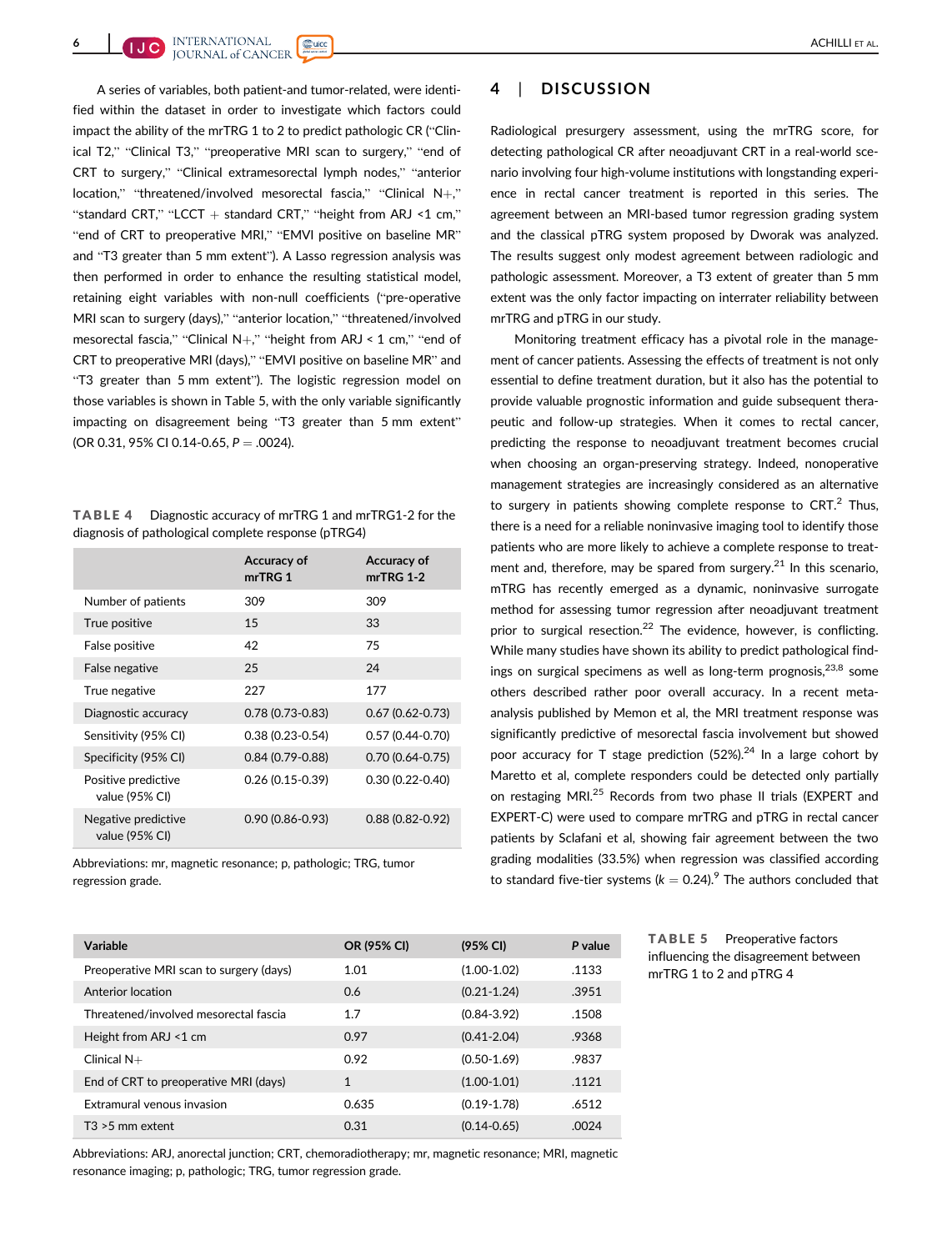the agreement between mrTRG and pTRG was low, questioning the use of mrTRG as a surrogate of pTRG. Our findings are in line to the aforementioned study, showing 41.1% agreement with a k value of 0.386.

The limits of mrTRG as a surrogate of pTRG become more evident when it comes to complete or near complete radiologic response evaluation. In our cohort, nearly 50% of the patients who were considered to be good responders to neoadjuvant CRT (mrTRG 1 or 2) turned out to have only partial response to treatment at pathology review (pTRG 3-0; Figure 1). The difficulty of post-CRT assessment of rectal cancer might be explained by CRT-induced changes and their overlapping appearances on MRI. Edema, inflammation, necrosis and particularly fibrosis can be hard to distinguish from residual tumor. Small islands of tumor cells within a large amount of reactive fibrotic tissue might not be detected. On the other hand, spiculated fibrosis may erroneously mimic a tumor. Some radiologists consider areas of very low signal intensity as sterile fibrosis,<sup>6</sup> whereas others consider these to be areas of residual tumor,<sup>26</sup> leading to either underestimation or overestimation of tumor response (Figure 2). Even the routinely use of DWI in the rectal MRI protocols does not seem to overcome the problem of differentiating fibrotic tissue from residual vital tumor. This might be related to the shortcomings of DWI, such as image distortion due to artifacts or interobserver variation. Moreover, fluids or mucinous cells can mimic restricted diffusion signal, further hampering the correct interpretation of diffusion images.<sup>14</sup> It is likely that the problem of differentiating between residual microscopic disease and sterile fibrosis will continue to limit the clinical value of MRI response assessment and the predictive role of mTRG in the assessment of complete response to CRT.<sup>27</sup>

Several regression scales are currently used by pathologists to assess response to neoadjuvant CRT, revealing a lack of standardization and potentially leading to confusion in interpreting data among different institutions worldwide.<sup>23</sup> Although the original reports utilized a five-tier system, many authors have found no loss in accuracy when the system is collapsed to a three-tier system.<sup>28</sup> Moreover, the 7th edition of the AJCC Cancer Staging Manual proposed a scale based on four tiers, which was found to be more accurate in terms of prognostication.<sup>29</sup>

In the present study, even if many other scales were described and available in the pathological reports, the mrTRG was compared to the Dworak regression system.<sup>7</sup> The Dworak system was preferred over other scales because it classified regression into five grades from 0 (no regression) to 4 (total regression), reflecting the five points of the mrTRG system. It can be argued that the choice of a particular scale could impact the reliability of the agreement analysis. However, since all the available pTRG scoring systems resulted to be comparable both in terms of classification criteria and prognostication, $30$  it is unlikely that classifying pathological tumor regression according to a different method would change the outcome of the agreement analysis.

The secondary aim of our study was to identify factors (patientrelated or tumor-related) affecting the ability of the mrTRG score to predict pathologic regression. Interestingly, the only factor positively impacting the agreement between mTRG and pTRG on multivariate analysis was the extramural invasion >5 mm of the tumor in the

mesorectal tissue (T3 extent >5 mm). It appears that the more tumor invades the perirectal fat beyond the muscularis propria, the more likely it is that radiological and pathological regression scores will be concordant. In case of tumors with deeper extension into the mesorectal fat, the radiation-induced inflammation and regression after neoadjuvant CRT might be easier to appreciate, reducing the misinterpretation of fibrotic reactive tissue as tumor remnant.

Our study has limitations related to but not limited to its retrospective design. First, the international, multicenter setting was chosen to provide more representative and generalizable results. However, this approach bears an inherent risk of heterogeneity of data assessment and interpretation. Second, data collection was limited by the availability of standardized synoptic reporting, leading to a risk of bias due to patient selection. Third, the assessment of mrTRG and pTRG might be affected by subjective interpretation and depend on experience and quality of imaging, despite standardized protocols throughout the centers. Therefore, the results of our study should be interpreted considering these inherent limitations.

## 5 | CONCLUSION

In conclusion, the present study revealed modest agreement between mrTRG and pTRG. Hence, mrTRG cannot be considered as reliable surrogate marker of complete pathologic response assessment in locally advanced rectal cancer. The chances of appropriate assessment of the regression grade after neoadjuvant CRT appear to be higher in case of a T3 tumor with at least 5 mm extension in the mesorectal fat at the pretreatment MRI.

#### CONFLICT OF INTEREST

Antonino Spinelli received speaker fees from Johnson&Johnson and Takeda. No other disclosures or conflict of interest related to this project to declare.

#### DATA AVAILABILITY STATEMENT

Access to the de-identified data on the REDCAP platform can be made available to qualified researchers upon reasonable request to the author (David W. Larson).

#### ETHICS STATEMENT

All patient information in the REDCAP database is de-identified. Our study was approved by the Institutional Review Board (IRB) and informed consent was obtained by patients involved in this research.

#### ORCID

Pietro Achilli D<https://orcid.org/0000-0001-9021-9521> Fabian Grass D <https://orcid.org/0000-0001-9884-2879>

## **REFERENCES**

1. Benson AB, Venook AP, Al-Hawary MM, et al. Rectal cancer, version 2.2018 clinical practice guidelines in oncology. J Natl Compr Cancer Netw. 2018;16:874-901.